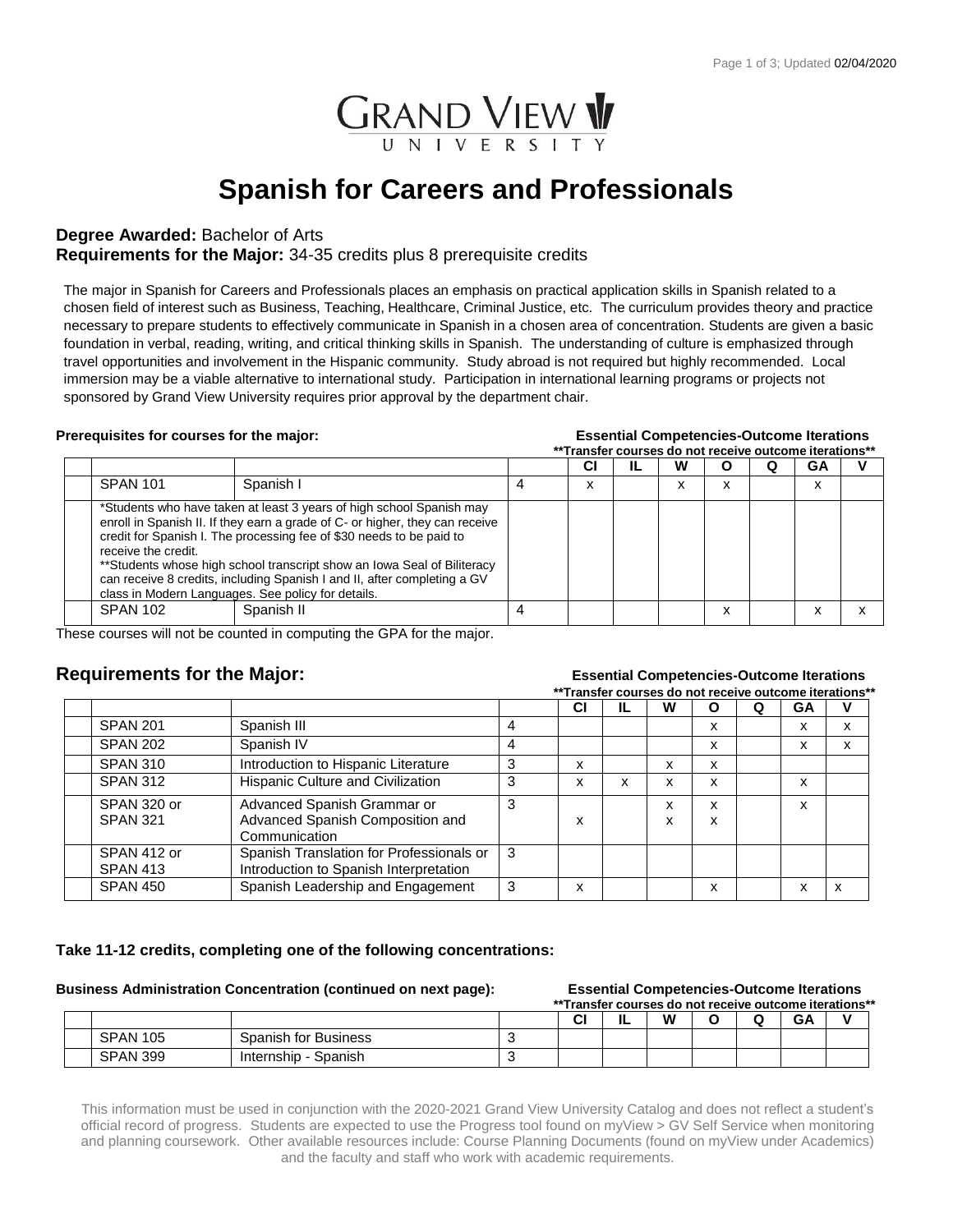| Take 6 credits from: |                                                             |   |  |  |  |
|----------------------|-------------------------------------------------------------|---|--|--|--|
| <b>BSAD 202</b>      | <b>Entrepreneurship and Business</b><br><b>Fundamentals</b> |   |  |  |  |
| <b>BSAD 310</b>      | <b>Principles of Management</b>                             |   |  |  |  |
| <b>BSAD 315</b>      | Marketing                                                   |   |  |  |  |
| <b>MLAN 311</b>      | <b>Global Perspectives</b>                                  | v |  |  |  |
| <b>SPAN 430</b>      | Special Topics (International Study)                        |   |  |  |  |

### **Criminal Justice Concentration: Essential Competencies-Outcome Iterations \*\*Transfer courses do not receive outcome iterations\*\***

|                      |                                      |   | СI     | 1L | W |   | Q | GA |  |
|----------------------|--------------------------------------|---|--------|----|---|---|---|----|--|
| <b>SPAN 106</b>      | Spanish for Law Enforcement          | 3 |        |    |   |   |   |    |  |
| <b>SPAN 399</b>      | Internship - Spanish                 | 3 |        |    |   |   |   |    |  |
| Take 6 credits from: |                                      |   |        |    |   |   |   |    |  |
| PSYC/SOCS 310        | Social Psychology                    |   |        |    |   |   |   |    |  |
| <b>CRJ 100</b>       | (DMACC) Intro to Criminal Justice    | 3 |        |    |   |   |   |    |  |
| <b>SOCS 318</b>      | <b>Criminological Theory</b>         |   | v<br>⋏ |    |   | x |   |    |  |
| <b>MLAN 311</b>      | <b>Global Perspectives</b>           |   | v<br>ᄉ |    |   |   |   | X  |  |
| <b>SPAN 430</b>      | Special Topics (International Study) | 3 |        |    |   |   |   |    |  |

### **Health Care Concentration: Essential Competencies-Outcome Iterations**

### **\*\*Transfer courses do not receive outcome iterations\*\* CI IL W O Q GA V** SPAN 107 Spanish for Health Care Providers 3 | | | | | x SPAN 399 Internship – Spanish 3 **Take 6 credits from:** KINH 188 | Personal and Community Health | 3 | | x KINH 205 Lifetime Fitness and Wellness 3 x x KINH 276 | Principles and Foundations of Health Promotion 3 | x | x NURS 220 The Caring Professional Nurse (For Nursing majors only) 3 x PHIL 325 Bioethics 3 PSYC 363 Psychology and Health 3 MLAN 311 Global Perspectives 3 x x x SPAN 430 | Special Topics (International Study) | 3

# **Teaching Concentration: Essential Competencies-Outcome Iterations**

|                           |                                                                            |                | ** Transfer courses do not receive outcome iterations** |    |   |   |   |    |   |
|---------------------------|----------------------------------------------------------------------------|----------------|---------------------------------------------------------|----|---|---|---|----|---|
|                           |                                                                            |                | СI                                                      | IL | W | O | Ω | GA | v |
| <b>EDUC 304</b>           | Education Practicum: Foreign Language                                      | $\overline{2}$ |                                                         |    |   |   |   |    |   |
| <b>EDUC 317</b>           | Foreign Language Teaching Methods                                          | 3              |                                                         |    |   |   |   |    |   |
| Take 3 credits from:      |                                                                            |                |                                                         |    |   |   |   |    |   |
| <b>EDUC 280</b>           | Social Issues in Education                                                 | 3              |                                                         |    |   |   |   | x  |   |
| <b>EDUC 377</b>           | Modern Language for Today's 21 <sup>st</sup><br>Century Classroom          | 3              |                                                         |    |   |   |   |    |   |
| <b>MLAN 311</b>           | <b>Global Perspectives</b>                                                 | 3              | x                                                       |    |   |   |   | x  | x |
| Take 3 credits from:      |                                                                            |                |                                                         |    |   |   |   |    |   |
| LIBA 350 or<br>study tour | Core Seminar II or<br>Approved study tour in a Spanish<br>speaking country | 3              |                                                         | x  |   |   | x | X  | x |
| <b>SPAN 399</b>           | Internship - Spanish                                                       | 3              |                                                         |    |   |   |   |    |   |
| <b>SPAN 430</b>           | Special Topics (International Study)                                       | 3              |                                                         |    |   |   |   |    |   |

### These courses will be counted in computing the GPA for the major.

This information must be used in conjunction with the 2020-2021 Grand View University Catalog and does not reflect a student's official record of progress. Students are expected to use the Progress tool found on myView > GV Self Service when monitoring and planning coursework. Other available resources include: Course Planning Documents (found on myView under Academics) and the faculty and staff who work with academic requirements.